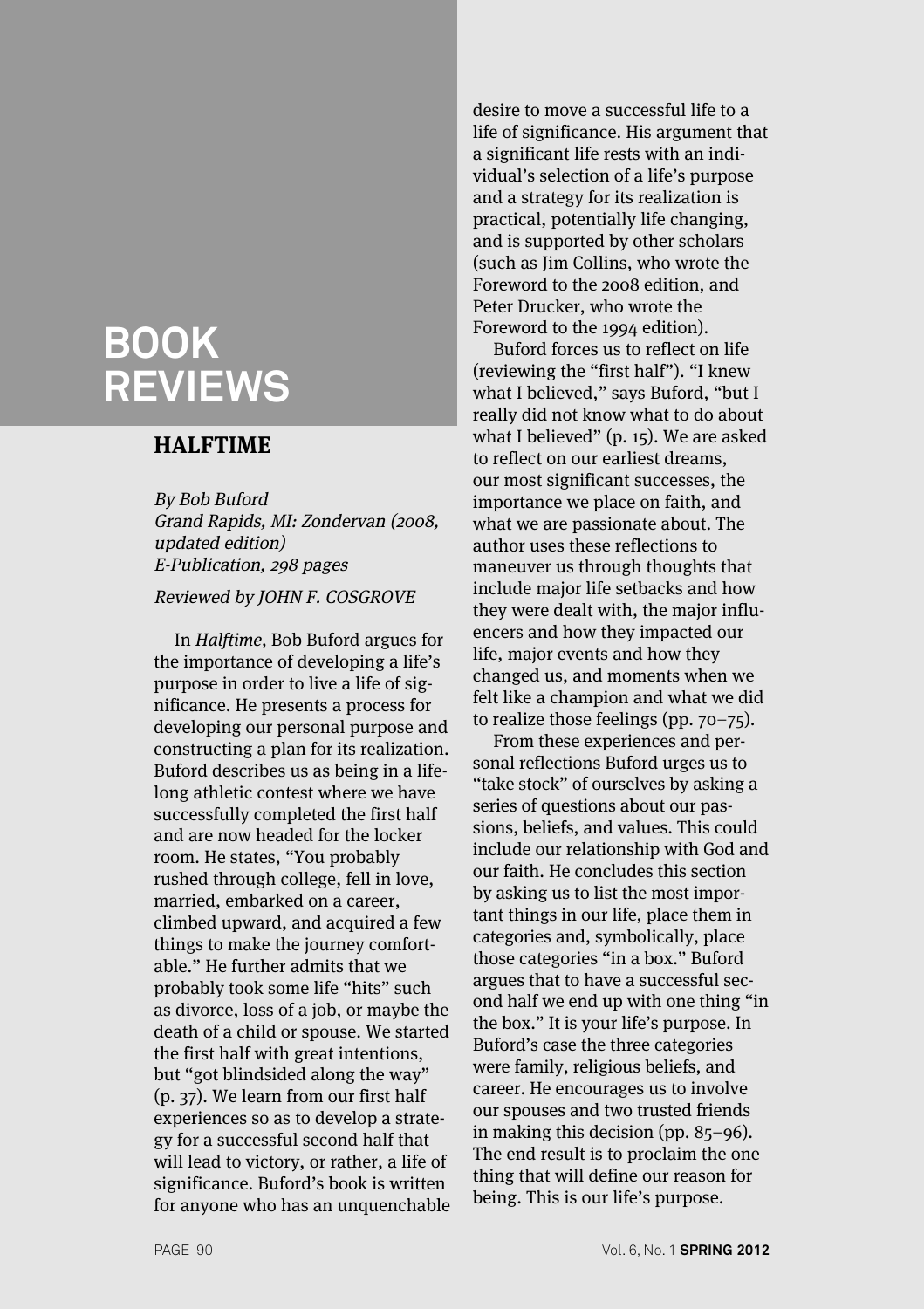Buford spends the remainder of the book arguing a process for transitioning our life to realizing this newly discovered purpose. He discusses techniques for staying "centered" with our purpose (pp. 118–125). He emphasizes the use of what he calls "seismic testing," that is, seeking advice from people familiar with our upcoming journey. In Buford's case, he asked for advice from two pastors (pp. 128–132). Buford concludes the book by talking about his life with Christ, that his second half is not about collecting things but providing things to others, that learning never stops, and that this is about moving from a life of being controlled to a life of controlling things ourselves.

The readers who will find this book most valuable will have already found success and are discovering that they want more of life. They have gone through a professional life of accumulation and are asking "why continue this?" or "what's the purpose of my work?" Many successful people are good at what they do, and could easily continue, but are simply bored. Though the book is based on the author's life experiences, it is more than an autobiography. It addresses head-on the midlife crisis of so many. It addresses a fundamental social challenge of a developed and affluent society: we are living longer than our greatgrandparents, and many of us are not ready to retire even though we might have the means. We need a new challenge. Halftime provides a process to enter that second half of life.

Though this book is engaging and thought provoking, it does have several shortcomings. For instance, Buford, a successful CEO of a large cable company, uses for examples people with similar wealth and position. There are many people of lesser means and status who have a yearning to be in halftime and develop a life of significance, but how this happens will not reflect Buford's examples. Another weakness in Halftime is the absence of women in the discussion and examples. Women in midlife, whose nest is newly empty and who want to start a career, can learn from Buford's suggestions, but they will have to approach their halftime in a very different way.

In conclusion, this book can be extremely valuable for those who are at halftime. Christians will appreciate Buford's strong biblical foundation and may appreciate his signal that a personal purpose, leading to a life of significance, is actually a calling from God. There is much value in Buford's process of defining a life's purpose and the process for putting it in place. Even if your background differs from Buford's but you are looking for a life that can turn success into significance, and particularly Christ-centered significance, Halftime is a valuable study.

JOHN F. COSGROVE is a former director for Merrill Lynch, President of Mellon Bank, and Senior Vice President for UBS. He presently owns several small businesses, including a financial firm and a fitness club, is a member of several non-profit boards, and is working towards establishing a leadership institute to serve his local community. He is beginning his second year at Andrews University as a Ph.D. student in the Department of Leadership.

### **A SAILOR LOOKS AT LEADERSHIP**

By Randy Deering Oldsmar, FL: Digital Publishing of Florida (2012) E-Publication

#### Reviewed by GARTH WOODRUFF

Randy Deering applies leadership principles from his sailing experience to business and other areas of everyday life in this enjoyable, easy-to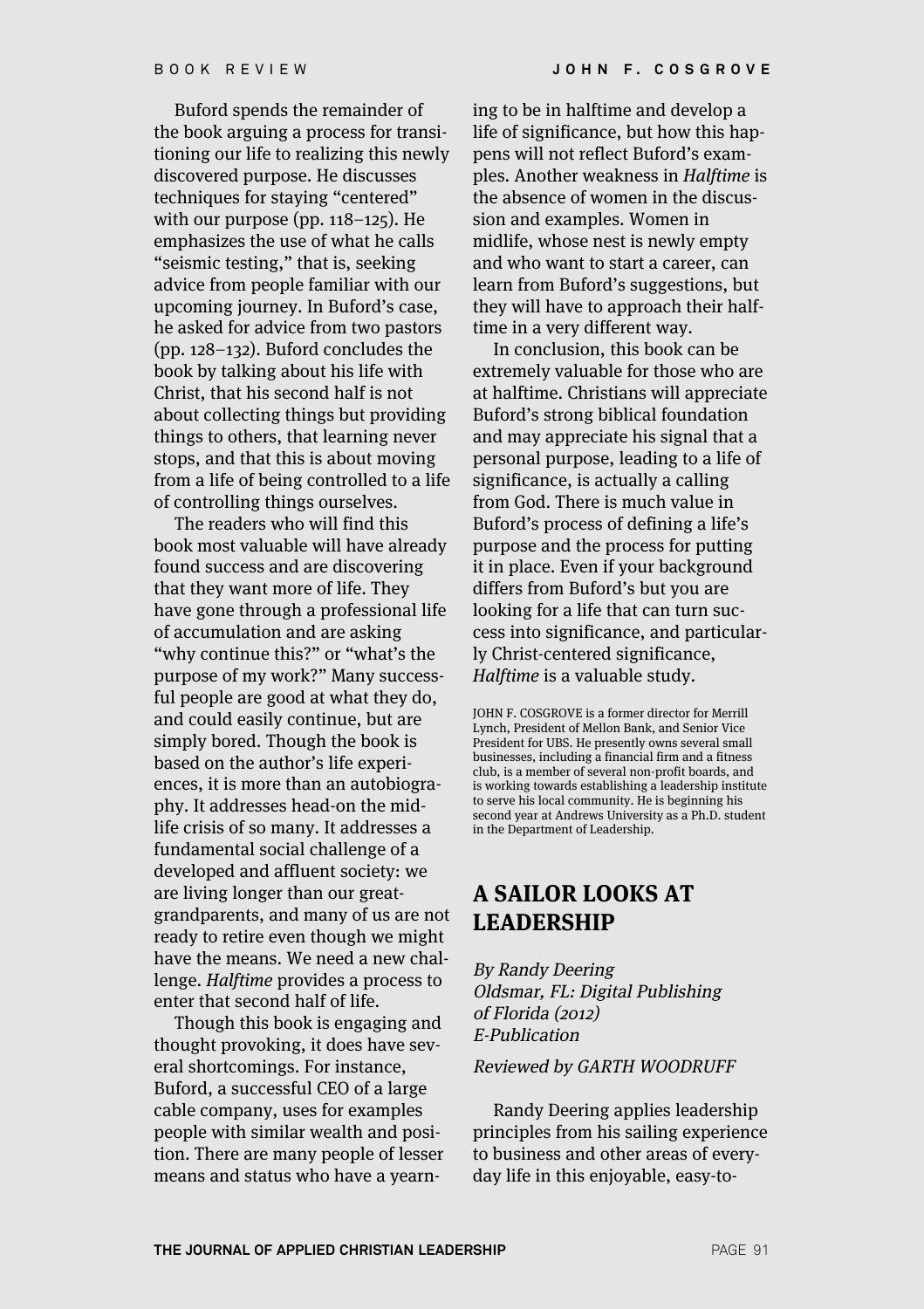read book on leadership. Though sailing seems to take a minor role in A Sailor Looks at Leadership, the author takes the helm in this fairly comprehensive overview of leadership methods and styles, expertly steering the reader through a fastpaced regatta of one-liners. Deering fills the pages with positive, simple, concise theories supported by quotes and data. For instance, he starts Chapter 3 with "someone has wisely quipped, 'If you don't know where you're going, you'll probably wind up some place else'" (p. 31). In another place he quotes Burt Nanus: "There is no more powerful engine driving an organization toward excellence and long-range success then an attractive, worthwhile, achievable vision for the future, widely shared" (p. 31). Finally, after depositing some thoughtful insights, Deering follows with an inscription chiseled in the walls of a Sussex church: "A vision without a task is just a dream, a task without a vision is drudgery, but a vision and a task is the hope of the world" (p. 32). Deering defiantly simplifies, yet supports, a life journey of leadership.

In the section on teamwork, Deering quotes Henry Ford and then follows up with his own thoughtful commentary: "Henry Ford said, 'Don't find fault, find a remedy.' Problems either stop us or stretch us. We can see obstacles or we can see objectives. You can see solutions in every challenge or a problem in every situation" (p. 40). Within almost every theory or point, the author interjects some good homespun thought, obviously based on years of experience and an educated mind. All aspects of leadership seem to be covered: team building, top down leadership, values, and trust building, to name a few. He even shares what he feels a leader needs person-

ally, things like "keeping in shape physically and mentally" (p. 94), stress management, and seeking sanctuary.

Deering picks up many of the same lessons Christ would have learned through the simple life of one who lived by the sea, then repackages them into modern words. Deering, a theologian with Master of Divinity and Doctor of Ministry degrees, has a tendency to treat the connection of leadership and Christianity as assumed until the last section of the last chapter. "Reputation is who people say you are, character is who you really are. The famous preacher D. L. Moody said, 'Character is what you are in the dark when nobody is looking'" (p. 110). After a short dialog regarding character, not charisma, Deering wraps up with what he calls his "Ten Commandments for Leadership" (p. 111).

A Sailor Looks at Leadership can be viewed from two different paradigms. One would be that the book is for someone new to the concept of leadership, that it gives a general overview in a non-threatening tone to introduce a reader to a very complex set of topics. The second point of view is that Deering's book is a nice review of deeply studied theories in laymen's terms, coupled with copious illustrations and quotes that add to the foundation and understanding of these theories. In such a complex field as leadership, seldom do you find a book that not only attempts to simplify concepts but succeeds.

GARTH WOODRUFF is an Instructor of Horticulture and Landscape Design at Andrews University. He is currently an avid sailor and promoter of gaining leadership skills through outdoor experiences.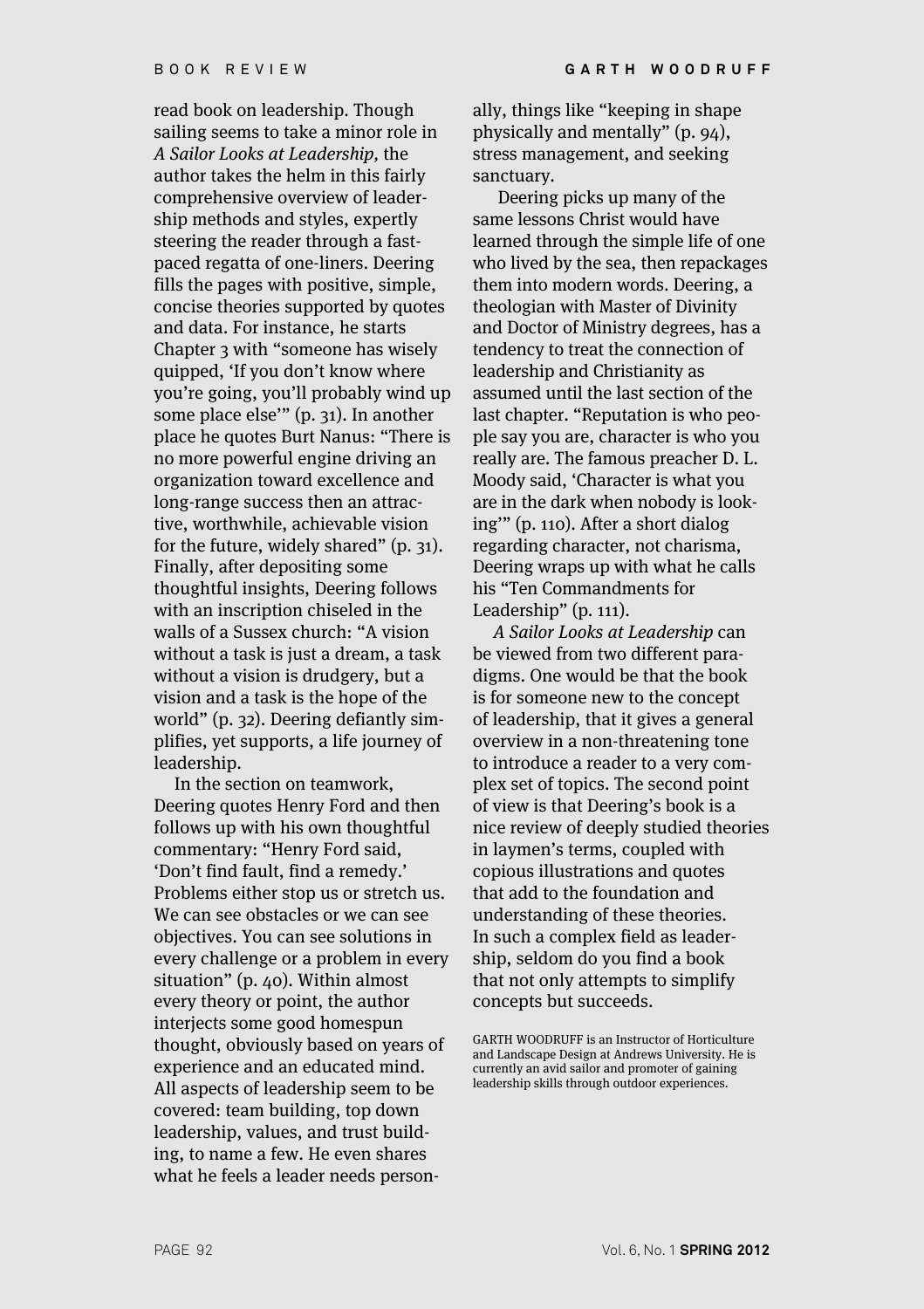### **STEVE JOBS**

By Walter Isaacson New York, NY: Simon and Schuster (2011) Hardcover, 656 pages

#### Reviewed by SHAWN COLLINS

The title of this 656-page biography is simple and yet conjures up a wide array of images depending on the person reading it: Steve Jobs. As a household name, Steve Jobs the person, the legend, means different things to different people. He is well known as the successful leader of Apple, Inc. But his style of leadership is the area of contention between those who ardently follow his success and those who, while not denying his success, point out his failures.

The book is based on revealing interviews Walter Isaacson conducted over a two-year period with Steve Jobs and those who knew and worked with him. In a sense, Isaacson used the "Rashomon effect" to bring together the recollections of different observers to produce different but equally plausible accounts of Jobs. Isaacson describes Jobs as a complex man who disdained material objects, yet made objects people desired through the company he started and was dedicated to, Apple, Inc. In fact, if one word could describe him, it would be "innovative." Matching innovation with leadership is a key to success, but sometimes Jobs seemed to disdain the business aspect. It was something he had to do in order to do what he truly loved—innovate.

Steve Jobs was dying, and he knew it. Jobs asked Walter Isaacson on several occasions to write his biography—he wanted people to know the real Steve Jobs and understand what his legacy was. The book moves

along by starting with Jobs' early life and the things that shaped his early childhood. As Jobs' career progresses, so do the pages. Interspersed are chapters about Jobs as a human.

Intersecting creativity and technology, and getting others to understand that vision, required a special individual. It took someone inspiring. Steve Jobs took inspiration to a new level. He inspired people to accomplish things and meet deadlines nobody thought were possible. He somehow seemed to know what was possible. He then pushed people to make possible what, in their minds own minds, was impossible. His employees referred to this as his "reality distortion field."

How does one learn from Isaacson's description of Steve Jobs? Jobs was hugely successful in his life, but had some bumps in the road. He was ousted from the very company he founded. But here is one of the take-home lessons from Isaacson's book: learn from your mistakes. When Jobs returned from exile to Apple he had learned from his mistakes. Then there is the value of inspiration. Jobs knew how to inspire his employees through his "reality distortion field." But he had difficulties dealing with those who did not see things his way. There was a dichotomy in Jobs' leadership style: he was a brilliant innovator, bringing people and products together, but sometimes in unconventional and sometimes controversial ways.

Can Christian leaders learn from Jobs' example? Jobs lived with the reality of his dying, which drove him to reflect on his life and seek to clarify his legacy. Christian leaders will probably be pained to learn of Jobs' tortured search for enlightenment. Yet his experience points to a key leadership question: "What is our legacy? How do I want to be remem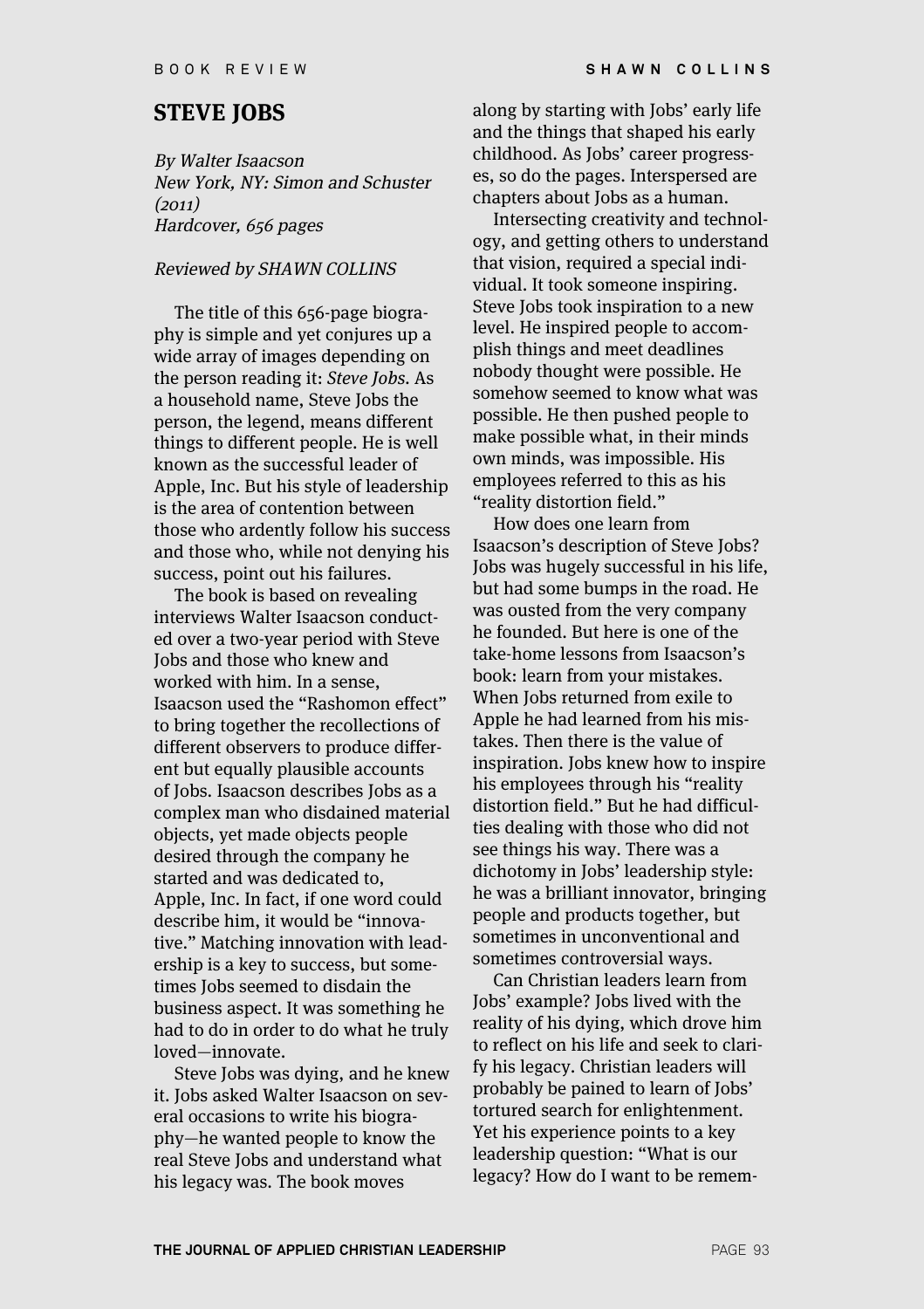bered as a leader? Is the vision I inspire worth giving my best to? Isaacson in the end presents a one-ofa-kind man, a transformational and charismatic leader who inspired while struggling with his own shadows.

Jobs had "a premonition that he would not live a long life" and "felt a sense of urgency about all he wanted to get done" (p. 262). Steve Jobs' last words were reportedly "oh wow, oh wow, oh wow." We'll never know to what he was referring. Walter Isaacson gives us a rich glimpse of this complex personality, his intriguing thought processes, and the controversial leadership style of one of the most influential leaders of our time. While Christian leaders may have difficulties dealing with some of Jobs' biases against organized religion, they will find this book helpful in reading some of the currents that have shaped our generation.

SHAWN COLLINS, Ph.D., is the Director of the Nurse Anesthesia Program and Associate Director of the School of Nursing at Western Carolina University in Asheville, North Carolina.

# **MEETING THE ETHICAL CHALLENGES OF LEADERSHIP: CASTING LIGHT OR SHADOW**

By Craig E. Johnson Thousand Oaks, CA: Sage (2012), 4th edition Paperback, 536 pages

Reviewed by DUANE M. COVRIG

Now in its fourth edition, Meeting the Ethical Challenges of Leadership has become one of the best-selling ethical leadership texts used in colleges and universities today. It blends together an overview of ethics, ethical decision-making, moral leadership processes, and group and organizational dynamics into one

reader-friendly source. It has case studies, illustrations from films and popular culture, and succinct reviews of the best in scholarship and research on ethics in organizations. I consider it the single best resource for anyone wanting to improve their understanding and practice of ethics. It is especially focused on professional life in organizations and leadership, but also has insight for some personal ethics.

I have used previous editions of this text since 1999 in teaching appropriate professional ethics and moral leadership to teachers and educational leaders; more recently I have seen it useful for my students in business and health care.

The author, Craig Johnson, is a professor and administrator at George Fox University, a Christian university in Oregon that has Quaker roots. The Quaker influence is evident in his use of Parker Palmer and the focus on peace and global justice. Beyond that, however, the use of Christian theology and ideas is limited and more peripheral. Instead, he dives into and uses scholarship and research from business, philosophy and the social sciences. This fact makes the book useful for Christian leaders who may have read biblical and theological ethics but have not explored other areas of ethics.

While Johnson draws a lot from his first chosen area of research, communication, he is also very effective at reviewing research on morality in group processes and organizational dynamics and in bringing these implications to an understanding of moral leadership.

Each chapter has some activities and useful reflection and application sections. Practicing administrators will appreciate Johnson's brevity and ability to move past philosophical hair-splitting in applying ethical principles to real contemporary issues.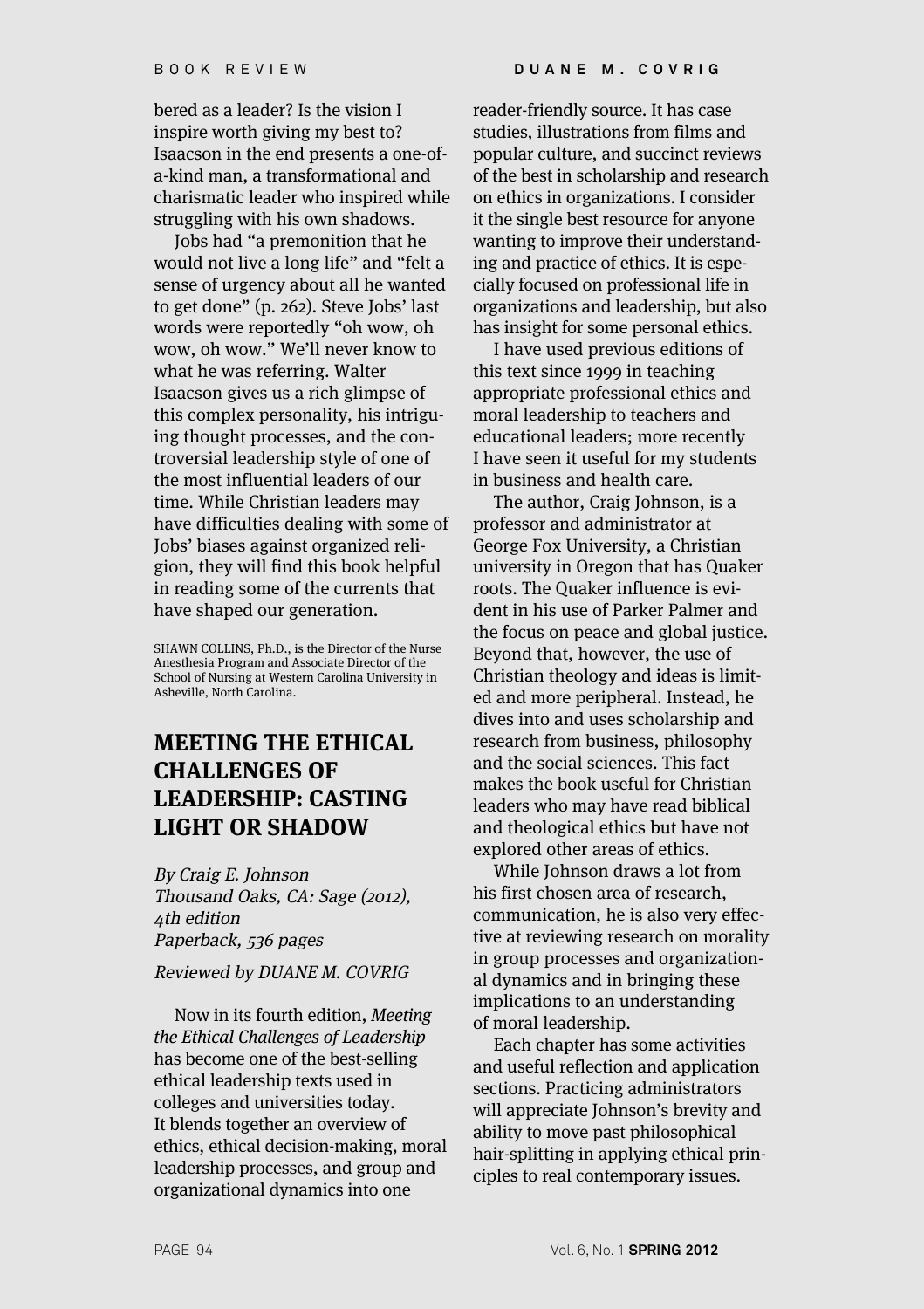What is very useful is Johnson's ability to set up a chapter and its main components in a logical way that makes reading philosophy easier than most books of this nature. He then can summarize the main aspects of the chapter in very practical ways with clear application. He often offers several ways to approach a topic and for that reason provides a more liberating and generative quality to his ethical critique that is not always evident in other books, some of which can become dogmatic about their approach to ethics.

Those planning on reading Johnson should leave time to view some of the films Johnson recommends or refers to in his moral illustrations. They really drive home some of his points.

To get a fuller appreciation of the value of this book, please see the interview with Johnson in this issue of JACL. Note also that a short section of Johnson's chapter on "The Leader's Character" is used in Traxler and Covrig's critique of the moral leadership of Andrew Jackson, also in this JACL. We highly recommend this book to Christian leaders.

DUANE M. COVRIG, Ph.D., is Professor of Leadership and Ethics at Andrews University in Berrien Springs, Michigan.

# **CREDIBILITY: HOW LEADERS GAIN AND LOSE IT, WHY PEOPLE DEMAND IT**

By J. M. Kouzes & B. Z. Posner San Francisco, CA: Jossey-Bass (2011) Hardcover, 250 pages

### Reviewed by DIANE PERSIN **ECONOMAKIS**

To unpack the essence of credibility

is the main purpose of J. M. Kouzes and B. Z. Posner's book, Credibility: How Leaders Gain and Lose It, Why People Demand It. Published as an updated and revised version of their 1993 book, also titled Credibility, Kouzes and Posner expand on this most seminal attribute of successful leaders in what they call a "completely revised and slimmed-down version of the original" (p. xvii). They explain that, despite its shortened length, this updated edition places an additional emphasis on 21st-century technology and also has a companion workbook with exercises for strengthening credibility. However, they begin with the disappointing realization that, particularly within the last five years of economic turmoil, credibility has rapidly declined in various sectors of society: "Organized religion, Wall Street, Congress, business executives, the presidency, public schools, newspapers, banks, insurance companies, car salespeople, HMOs, and more have taken hits" (p. xii). This lack of trust in institutions and businesses has translated into a skepticism and distrust of individuals.

After exploring this credibility crisis, the authors pose a series of questions—what positive actions can leaders take to strengthen credibility over time? What can you do? What can anyone do? Kouzes and Posner begin to answer these questions by presenting one of their core ideas in the book—that leadership is the relationship between those who lead and those who choose to follow. The key to building a successful relationship is to create credible leaders who both trust their followers and are trusted by them. How to become a credible leader becomes the focus of much of the book.

In much the same way as their previous work, The Leadership Challenge, Credibility presents gaining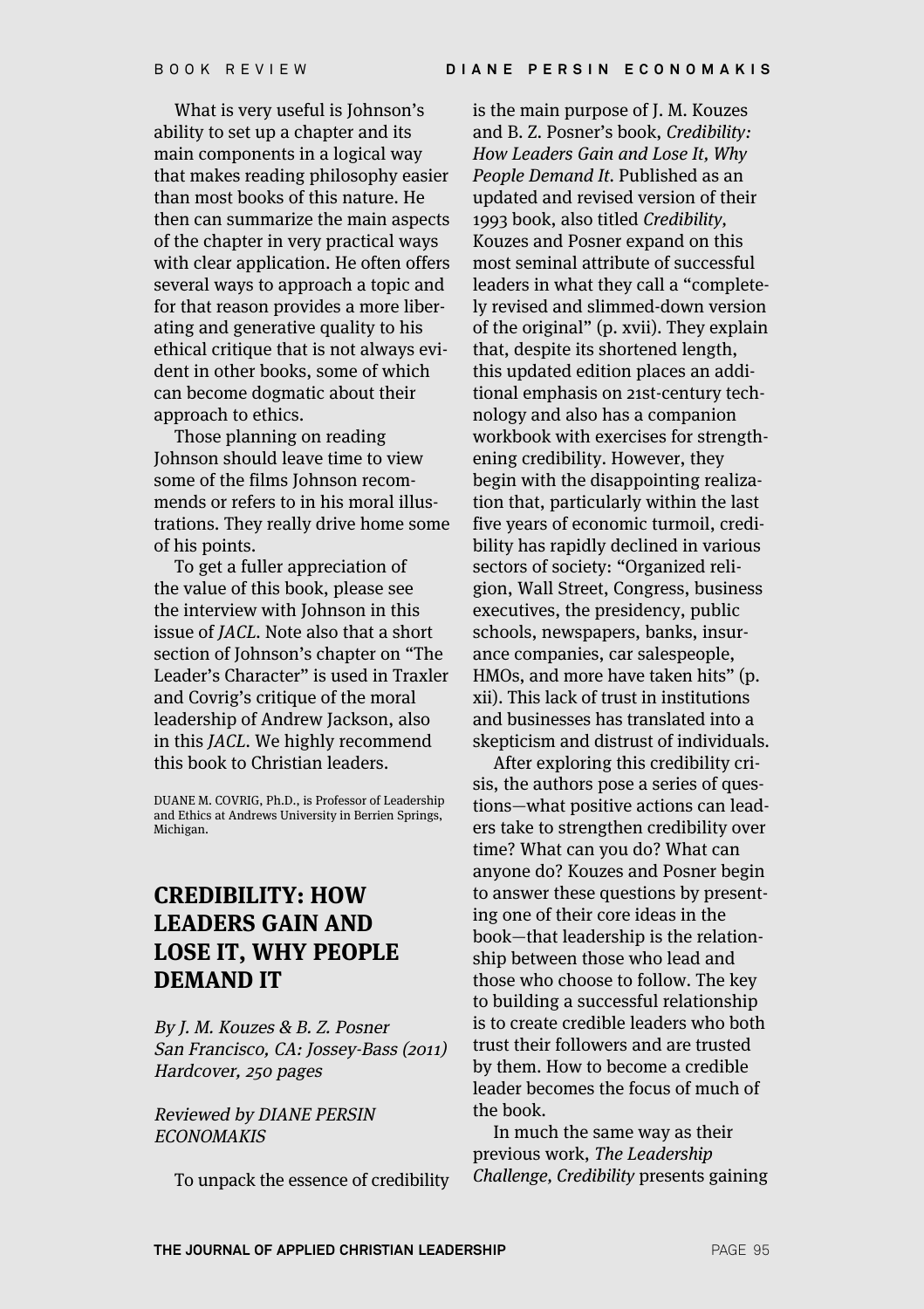credibility among followers as a likely result of six "key disciplines": discovering oneself, appreciating constituents, affirming shared values, developing capacity, serving a purpose, and sustaining hope. Using approachable language and a nonintimidating tone, Kouzes and Posner devote a chapter to each of these disciplines, providing a rich range of examples of successful leaders. They suggest that these six disciplines need not be regarded as attainable only to CEOs; rather, they can be achieved by anyone who understands and undertakes these important leadership lessons. Using a combination of quantitative research data gleaned from surveys and qualitative, more anecdotal evidence, they present a rich picture of how an aspiring leader may best earn the trust of his or her followers.

The recent emphasis on transformational or charismatic leadership suggests that leaders who appeal to their audience's emotions can produce significant outcomes. However, many who discuss this form of leadership warn that such emotional responses may produce either positive or negative responses from followers. Consider Hughes, Ginnett, and Curphy's (2009) cautionary inclusion of David Koresh, Adolf Hitler and Slobodan Milosevic as leaders who could also be considered to be charismatic, as well as admirable leaders such as Jesus Christ, Martin Luther King, Jr., and Mohondas Gandhi (p. 628). Kouzes and Posner do not specifically address transformational or charismatic leadership in their book. This is perhaps surprising, since it may have offered an opportunity to present credibility as an ethos-driven form of leadership, instead of the pathos-driven leadership of transformational or charismatic leadership. However, they appear to provide a balance in their final chapter. Entitled

"The Struggle to Be Human," it suggests that each of the six key disciplines may be corrupted into a negative attribute or vice if not used thoughtfully. For example, "developing capacity" may lead to vanity in a leader who may overestimate his or her own capacities, requiring humility as an "antidote" in these circumstances. In this sense, perhaps the authors remind us that, despite their clear recommendations and approachable tone, becoming a credible leader is a nuanced and complex process after all.

By holding themselves to the high standards of Kouzes and Posner's six disciplines and working to uphold their "do what we say we will do" philosophy as a kind of daily goal to be met, Christian leaders today can present themselves as truly credible role models for their followers. Moreover, Kouzes and Posner challenge all people to thoughtfully discern credible leadership and to distinguish it from the misleading and manipulative messages that can often be found in the media today (particularly, it seems, in politics). Moving beyond ad hominem attacks on a speaker and instead engaging in more thoughtful dialogue about the substance of his or her message is one way in which we can regain the trust of others. In John 13:15, after Jesus washes His disciples' feet, He says to them, "I have set you an example that you should do as I have done for you" (NIV). With these words, He challenges all Christian leaders to act in a way that others can emulate. Herein is the truest definition of credibility.

#### **Reference**

Hughes, R. L., Ginnett, R. C., & Curphy, G. C. (2009). Leadership: Enhancing the lessons of experience (6th ed.). New York, NY: McGraw-Hill.

DIANE PERSIN ECONOMAKIS is a Lecturer in English at Indiana University South Bend, in South Bend, Indiana.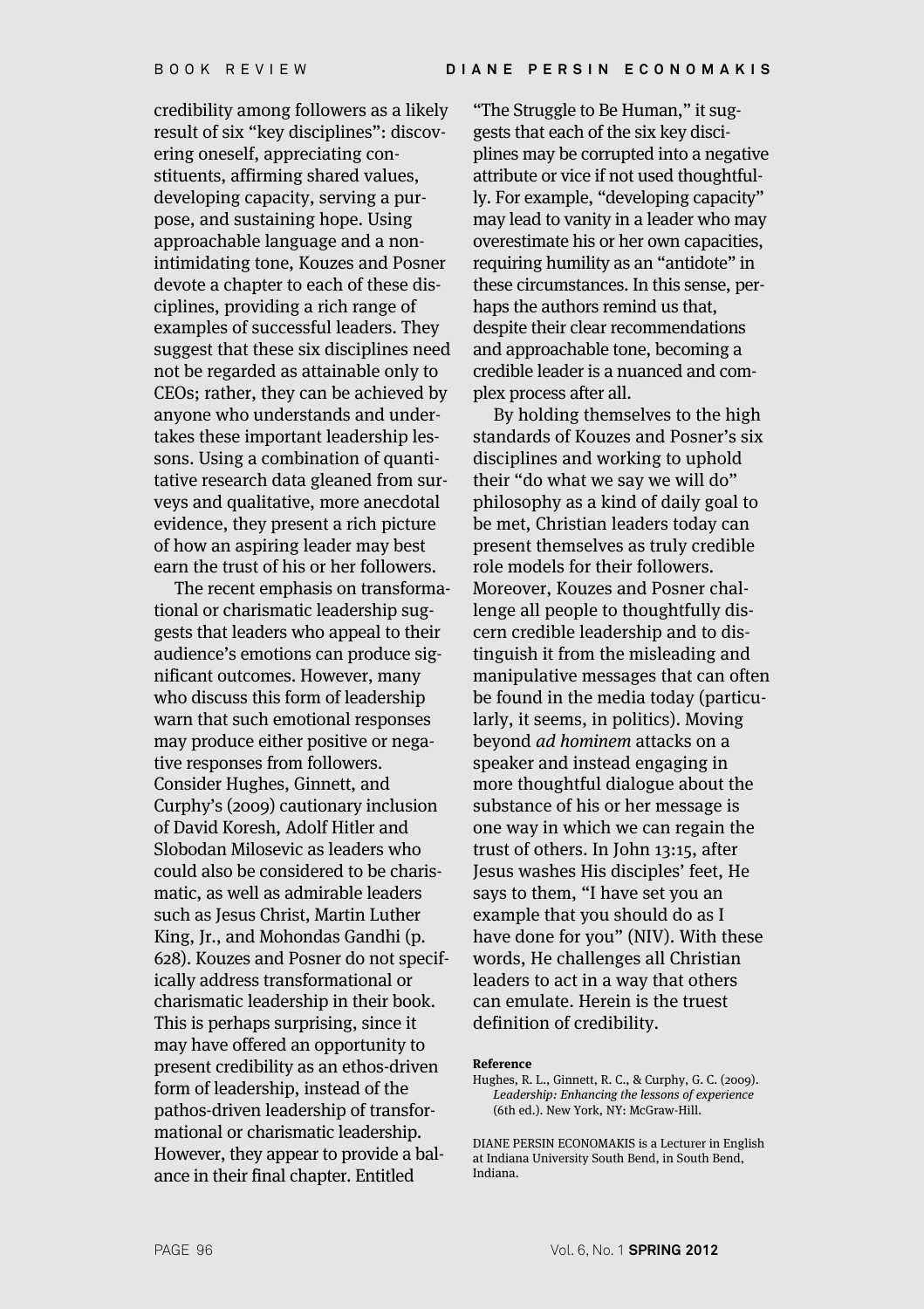### **CRUCIAL CONVERSATIONS: TOOLS FOR TALKING WHEN THE STAKES ARE HIGH**

By Kerry Patterson, Joseph Grenny, Ron McMillan, & Al Switzler New York, NY: McGraw-Hill (2012), 2nd edition E-Publication, 288 pages

#### Reviewed by AKINWUMI OKE

The ability to engage successfully in crucial conversations is a defining attribute of effective leadership. Crucial conversations arise in the course of our day-to-day activities as a result of our differing opinions, emotions, and the high stakes attached to outcomes of our interpersonal interactions. The authors of this eye-opening book are cofounders of VitalSmarts and innovators in corporate training and organizational performance. They argue that "at the heart of almost all chronic problems in our organizations, our teams, and our relationships lie crucial conversations—ones that we're either not holding or not holding well" (p. 9). These conversations have significant consequences for our present and future success as effective leaders. Crucial Conversations presents a model to enable leaders to engage in difficult conversations that result in multiple benefits to organizations, individuals and relationships.

Readers can probably make their own lists of emotionally charged and politically risky subjects that most people would rather avoid. It turns out that addressing those is one of the most important skills a leader can learn. To help in this process, the authors outline a framework of seven principles for holding crucial conversations through the use of dialogue. It starts with a self awareness that defines the issue and focuses on the desired outcomes. The next steps are closely related to observation skills aimed at managing divergence of opinions and heightened emotional states that could divert the dialogue from "silence to violence." In working through the stages of learning to look, making it safe, mastering my stories, stating my path, exploring others' paths, and moving to action, the authors describe invaluable skills for not only managing the dialogue, but ensuring that the participants maintain a steady course of mutual exchange. The benefits can be measured in improved relationships and better results for the organization.

The fact that crucial conversations are at the core of most human relationships has significant implications for leaders and followers, because leadership—especially authentic and transformational leadership—relies on a relational approach in which leaders influence followers in dyads, groups, and organizational exchanges (Bass & Steidlmeier, 1999; Brower, Schoorman, & Tan, 2000; Burns, 1998). Because leader-member relationships are based on trust building as well as a good understanding of each others' needs and motivations, the ability to engage in crucial conversations is a vital skill required of leaders in all spheres of human endeavor.

The "master my stories" section is an important part of the book for leaders to read. In it they will learn that, in taking responsibility for airing a view in a manner that does not intimidate the recipient, one can be assertive without having to be confrontational and putting the other person on the defensive. By using the "STATE" skills proffered in the book, leaders learn to communicate without being overly